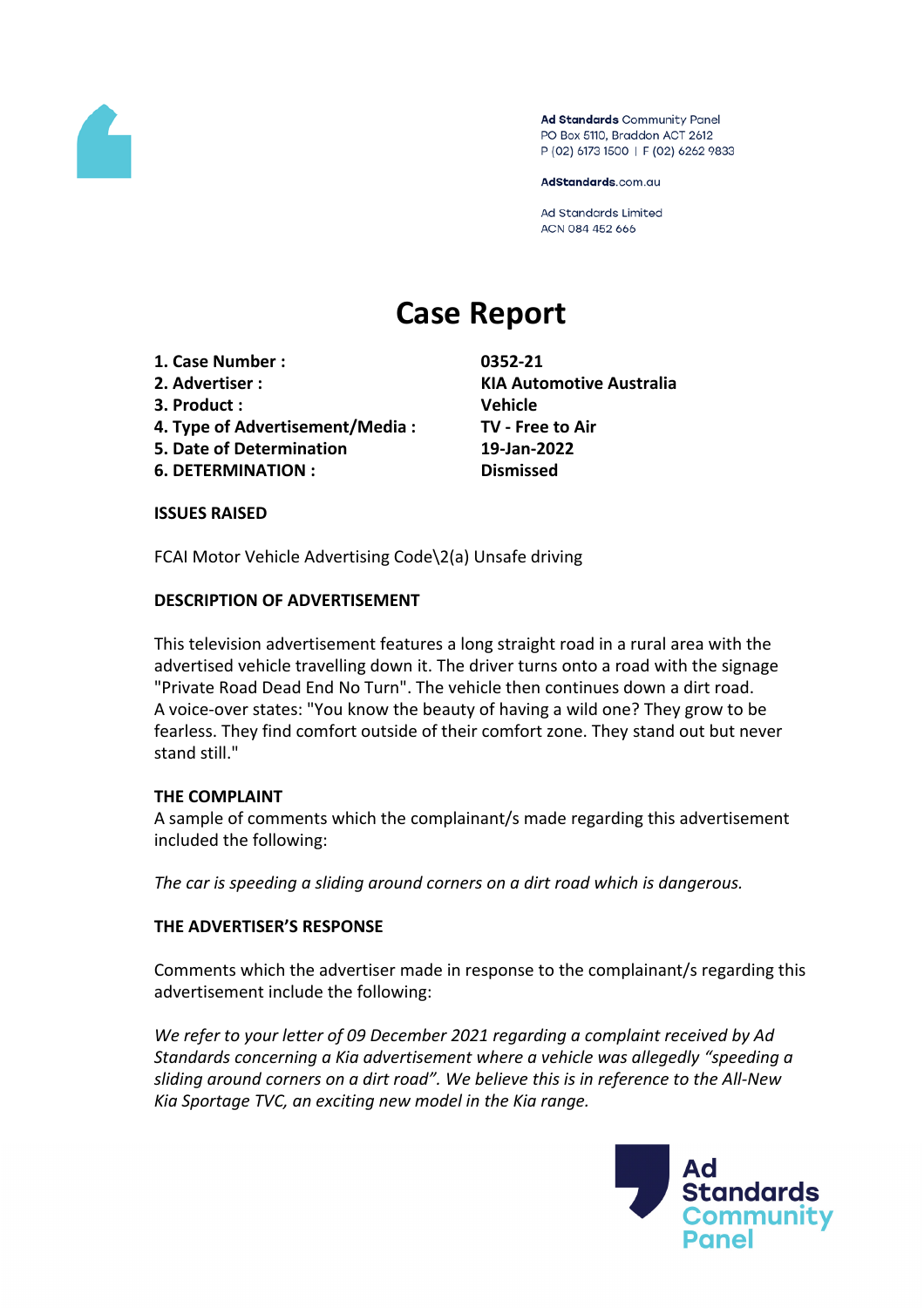

*The complainant alleges that the Advertisement raises issues under Section 2 of the Federal Chamber of Automotive Industries Voluntary Code of Practice for Motor Vehicle Advertising (Code).*

*Kia takes compliance with the Code very seriously.*

*For the reasons set out below, Kia disagrees the Advertisement infringes Section 2 of the Code or any other section of the Code.*

## *Background to the Advertisement*

*The advertisement was created to showcase an exciting new model for Kia the All-New Sportage. The advertisement was created to promote the All-New Kia Sportage and the complete re-design of one of Kia's most popular models with a range of new features. The advertisement is intended to target a broad range of consumers across various demographics and excite them about the new model.*

*The advertisement is designed to separate the vehicle from what has been seen before, releasing this new model and the vast changes that it has over the previous model. It is larger with a completely new design and features a new engine and dynamics. The vehicle is not an electric vehicle as alleged by the complainant.*

*Bringing to life the vehicle's stand out design, adventurous spirit, and athletic nature, the TVC theme is about releasing this new model as a wild child and the excitement that can bring. The advertisement shows multiple driving scenarios as this SUV is an adventure vehicle and it was intended to showcase an ability to travel anywhere and create a sense of freedom.*

*The Advertisement has been broadcast in all States and Territories of Australia since October 2021. The Advertisement has been broadcast online on Kia's YouTube and social channels since October 2021.*

#### *The advertisement*

*The advertisement begins with a drone shot of a lake in the early morning. The car comes onto screen for a few frames, enhanced by audio for the 'what was that' moment. This is followed by another drone shot showing an empty road lined by trees. We cut to a close up of the front of the car with the camera panning before cutting to the interior showing the car doing 70km/h in an 80km/h zone. The voice over at this point says "You know the beauty of having a wild one?" The advertisement then cuts back to the car exterior as it heads down the road before revealing a shot that showcases the whole car with the camera wrapping around the exterior. This was to show the new larger size of this model and is connected to the voice over line "They grow to be fearless."*

*The advertisement then cuts back into the interior where the speedometer again shows the speed is under the speed limit. This is to show the new interior and connects to the voice over line "They find comfort outside of their comfort zone." The car then moves to a private road where we see the drive mode change to adjust to the different terrain. We see the private road sign and the car is now driving on the private dirt road. We see the car traveling along this road from various directions and we hero the car via the voice over line "They stand out but never stand still." The car goes into slow*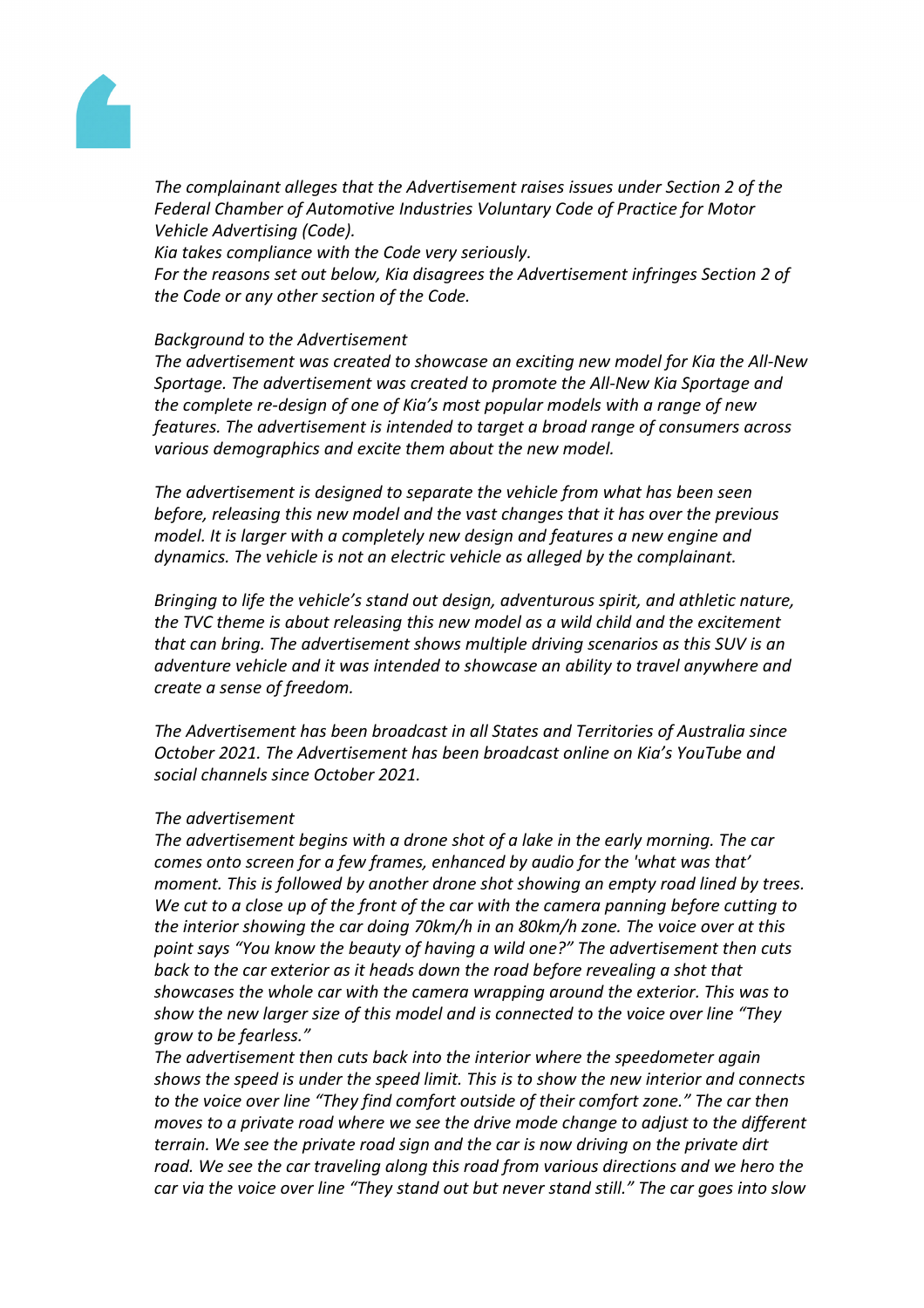

*motion as we capture some of the petals falling from the tree and "The All-New Sportage." super appears on screen.*

*We then cut to a hero drone shot showing the sunset and the car continues along the road for the end frame with the Kia logo appearing on screen.*

## *The complaint*

*Kia takes compliance with the Code very seriously. Kia believes the Advertisement does not depict conduct which is in contravention of the Code and believes the complaint should be dismissed.*

*1. Depiction of unsafe driving in contravention of the Code*

*The Advertisement does not depict unsafe driving in contravention of clause 2(a) of the Code.*

*Clause 2(a) of the Code states that advertisers should ensure that advertisements of motor vehicles do not portray unsafe driving, including reckless or menacing driving. The purpose of the Advertisement was to promote the All-New Sportage in an exciting and engaging way, using excitement and storytelling to personify the vehicle. The use of self-evident exaggeration in the Advertisement does not contradict, circumvent, or undermine the provisions of the Code.*

*The advertisement attempts to demonstrate the features of the vehicle in a way that depicts the car as a wild child in a confident yet tongue in cheek way.*

*It would be clear to viewers that the Advertisement is an attempt to engage through creative and exciting means.*

*Regarding the complainants' specific concerns:*

*REASON FOR CONCERN: The car is speeding and sliding around corners on a dirt road which is dangerous.*

*The driving, whilst dynamic and skilful, is not reckless or menacing, nor does it show the Kia Sportage being driven at speed or with the car sliding as argued by the complainant. The vehicle is shown on a dirt road in the Advertisement, it appears at all times to be in complete control and to be driven in a controlled manner.*

*The advertisement establishes the car is not speeding at 4s where the speedometer is displaying 70km/h while the speed sign recognition in the digital cluster of the vehicle is displaying 80km/h. This is reenforced at the 11s mark where again the speedometer is reading below the speed limit.*

*The advertisement does not show at any time the front or rear wheels losing traction with the car in control at all times.*

*Creatively the advertisement uses dynamic camera moves via a camera car and drone to promote the sportiness of the 1.6l turbo petrol engine offered on the sporty SUV.*

*The advertisement further uses sound to showcase its athletic ability and create an atmosphere that matches the wild child theme of the ad.*

*The complainant is incorrect in their statement as the car is not speeding nor does it break traction at any time. Additionally, the complaint states that the car was driving*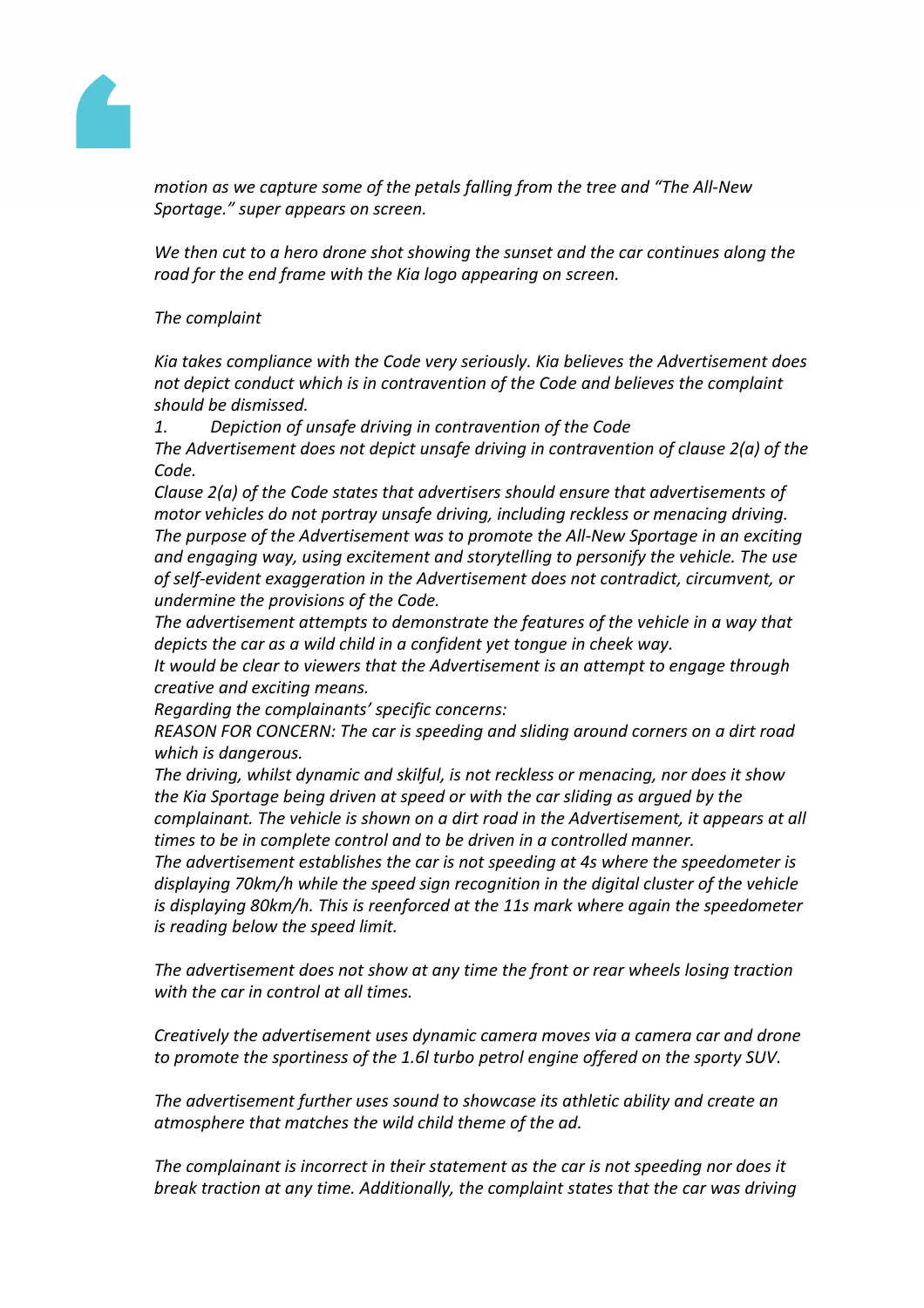

on a country road, yet it is shown via the sign (Fig 8) that the car is operating on a *private road.*

*Considering these factors, we respectfully submit that the Advertisement does not and could not be considered by any reasonable person to encourage or condone behaviour in breach of the Code.* 

*Other considerations under the Code. Kia notes that in addition to considering specific issues raised by the individual complainant, the Community Panel will also review the Advertisement in its entirety against the Code. It does not breach clause 2 of the Code.*

*AANA Code of Ethics not relevant for consideration Kia notes that, under the Motor Vehicle Advertising Code Practice Note, advertisements for motor vehicles which raise issues or complaints concerning safety are to be determined according to the Code as opposed to the AANA Code of Ethics. Accordingly, Kia has not dealt with the AANA Code of Ethics in its response.*

## **THE DETERMINATION**

The Ad Standards Community Panel (Panel) was required to determine whether the material before it was in breach of the Federal Chamber of Automotive Industries Voluntary Code of Practice for Motor Vehicle Advertising (the FCAI Code).

The Panel noted the complainant's concern that the advertisement depicts a vehicle speeding and sliding around corners on a dirt road.

The Panel viewed the advertisement and noted the advertiser's response.

To come within the FCAI Code, the material being considered must be an advertisement. The FCAI Code defines an advertisement as follows: "matter which is published or broadcast in all of Australia, or in a substantial section of Australia, for payment or other valuable consideration and which draws the attention of the public, or a segment of it, to a product, service, person, organisation or line of conduct in a manner calculated to promote or oppose directly or indirectly that product, service, person, organisation or line of conduct".

The Panel considered whether the advertisement was for a motor vehicle. Motor vehicle is defined in the FCAI Code as meaning: "passenger vehicle; motorcycle; light commercial vehicle and off-road vehicle". The Panel noted that this was a promotion for the Kia Sportage and this does meet the definition of Motor Vehicle under the FCAI Code.

The Panel determined that the material before it was an advertisement for a motor vehicle and therefore that the FCAI Code applied.